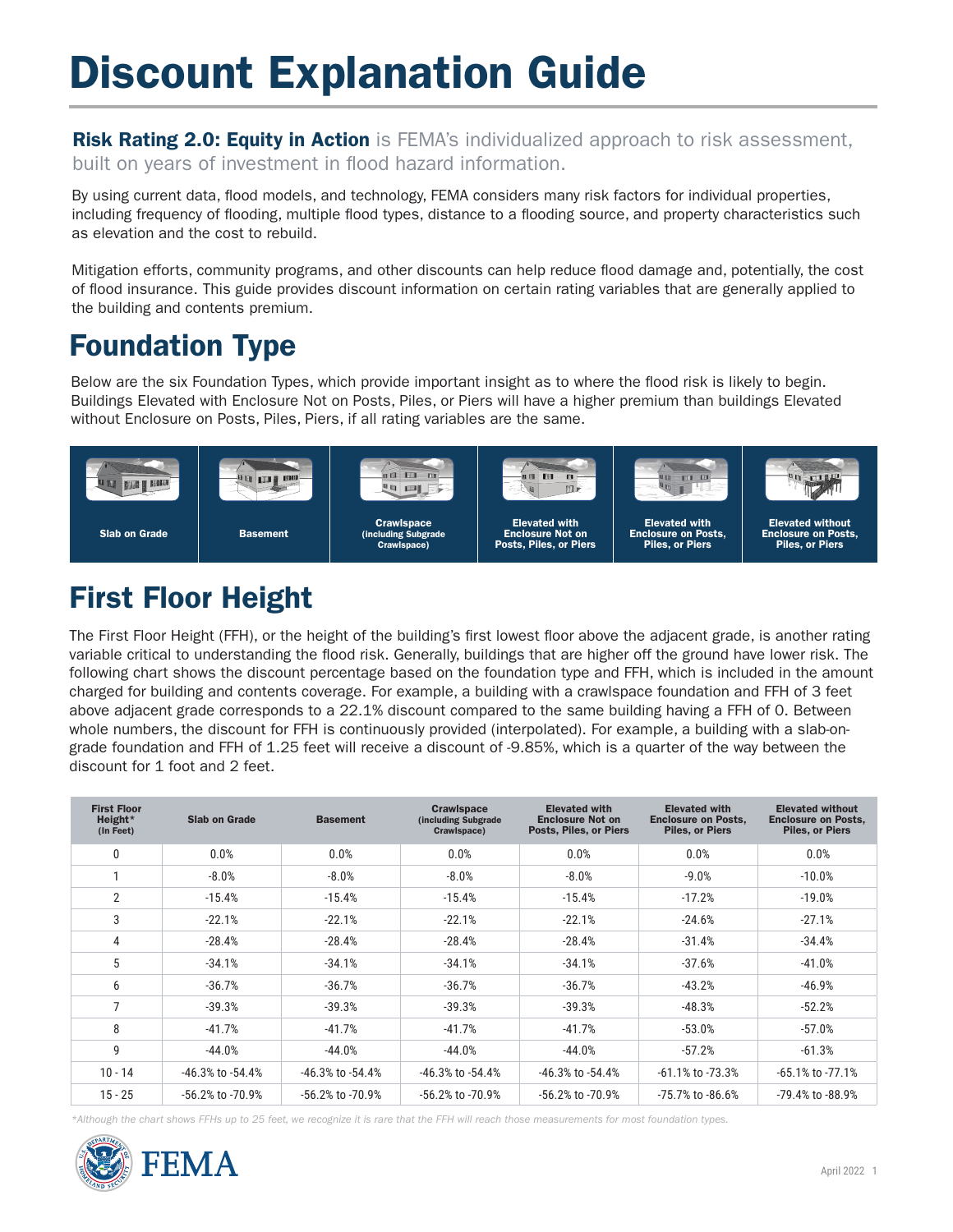### Flood Openings

Policyholders may receive a mitigation discount if the building's enclosure or crawlspace is constructed with proper food openings or engineered openings with documentation. Flood openings can lower a building's food risk as they allow floodwaters to flow through a building's enclosure or crawlspace. The following chart shows the discount percentages based on eligible foundation types and FFH. For example, a building Elevated with Enclosure Not on Posts, Piles, or Piers with a FFH measurement of 9 feet above the adjacent grade corresponds to a 11.8% mitigation discount, compared to the same building without proper flood openings, which would receive no flood openings discount. Between whole numbers, the discount for Flood Openings is continuously provided (interpolated). For example, a building with a crawlspace foundation and a FFH of 4.25 feet will receive a discount of -2.225%, which is a quarter of the way between the discount for 4 feet and 5 feet.

| First Floor Height*<br>(In Feet) | <b>Crawlspace</b><br>(including Subgrade Crawlspace) | <b>Elevated with Enclosure Not on Posts,</b><br><b>Piles, or Piers</b> | <b>Elevated with Enclosure on Posts,</b><br><b>Piles, or Piers</b> |
|----------------------------------|------------------------------------------------------|------------------------------------------------------------------------|--------------------------------------------------------------------|
|                                  | $-0.5%$                                              | $-0.5%$                                                                | $-0.5%$                                                            |
| $\mathfrak{p}$                   | $-1.1%$                                              | $-1.1%$                                                                | $-1.1%$                                                            |
| 3                                | $-1.7%$                                              | $-1.7%$                                                                | $-1.7%$                                                            |
| 4                                | $-2.1%$                                              | $-2.1%$                                                                | $-2.2%$                                                            |
| 5                                | $-2.6%$                                              | $-2.6%$                                                                | $-2.7%$                                                            |
| 6                                | $-5.2%$                                              | $-5.2%$                                                                | $-3.2%$                                                            |
| $\overline{ }$                   | $-7.4%$                                              | $-7.4%$                                                                | $-3.7%$                                                            |
| 8                                | $-9.6%$                                              | $-9.6%$                                                                | $-4.3%$                                                            |
| 9                                | $-11.8%$                                             | $-11.8%$                                                               | $-4.7%$                                                            |
| $10 - 14$                        | -13.8% to -20.6%                                     | -13.8% to -20.6%                                                       | $-5.1\%$ to $-7.1\%$                                               |
| $15 - 25$                        | -22.1% to -27.1%                                     | $-22.1\%$ to $-27.1\%$                                                 | -7.8% to -9.0%                                                     |

*\*Although the chart shows FFHs up to 25 feet, we recognize it is rare that the FFH will reach those measurements for most foundation types.* 

#### Machinery & Equipment

Policyholders may receive a 5% mitigation discount if certain covered Machinery and Equipment (M&E) and appliances servicing the building, whether inside or outside the building, are elevated to at least the elevation of the floor above the building's first floor.

#### Floor of Interest: Number of Floors in Building

The building's number of foors above the ground (excluding enclosures, on grade or subgrade crawlspaces, basements, and attics used only for storage) may result in reduced insurance rates. For example, a building with three foors may receive a greater discount for this rating variable than if that same building had only one foor. The table below shows discounts based on the number of foors in the building and occupancy type. This rating variable does not apply to residential or non-residential units.

| <b>Number of Floors</b><br>in Building | <b>Single Family Home Building Occupancy</b> | <b>All Other Building Occupancies</b><br>(Excluding Residential Unit and Non-Residential Unit) |
|----------------------------------------|----------------------------------------------|------------------------------------------------------------------------------------------------|
|                                        | 0.0%                                         | 0.0%                                                                                           |
| 2                                      | $-10.0%$                                     | $-10.0%$                                                                                       |
| 3                                      | $-30.0%$                                     | $-30.0%$                                                                                       |
| 4                                      | -                                            | $-37.3%$                                                                                       |
| 5                                      |                                              | $-42.3%$                                                                                       |
| 6                                      | -                                            | $-45.9%$                                                                                       |
|                                        | -                                            | $-48.8%$                                                                                       |
| $8 - 100$                              |                                              | -51% to -69%                                                                                   |